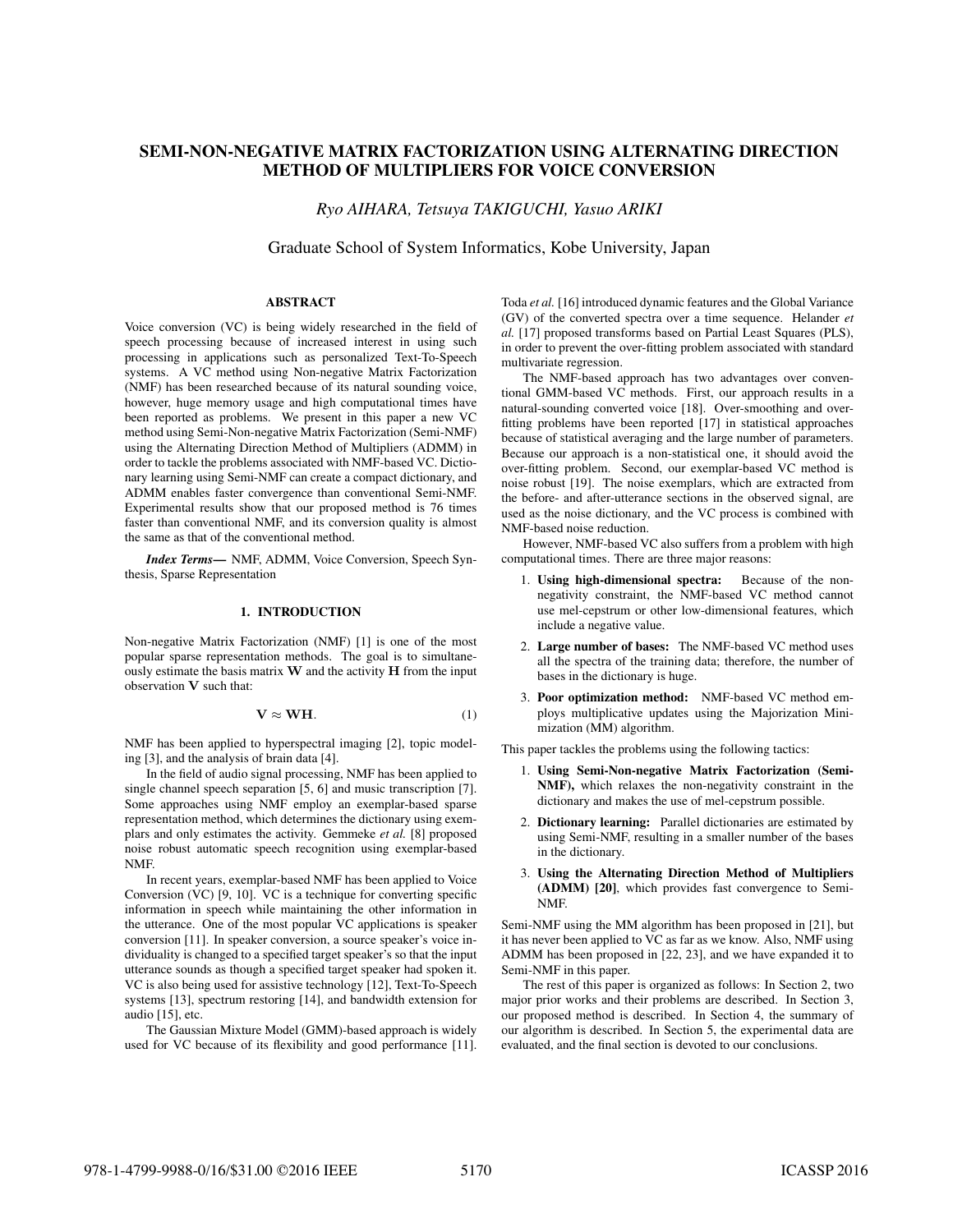# 2. PRIOR WORKS

#### 2.1. NMF-based VC

# *2.1.1. Basic idea*

Fig. 1 shows the basic approach of our exemplar-based VC, where *I, J,* and *K* represent the numbers of dimensions, frames, and bases, respectively. Our VC method needs two dictionaries that are phonemically parallel. **W***<sup>s</sup>* represents a source dictionary that consists of the source speaker's exemplars and **W***<sup>t</sup>* represents a target dictionary that consists of the target speaker's exemplars. These two dictionaries consist of the same words and are aligned with dynamic time warping (DTW) just as conventional GMM-based VC is. Hence, these dictionaries have the same number of bases. In this VC method, all the frames from parallel training data are used as exemplars.

 $\mathbf{W}^s$  and  $\mathbf{W}^t$  are determined using parallel exemplars, and the source speaker's activity  $H<sup>s</sup>$  is estimated by using NMF. The cost function of NMF is defined as follows:

$$
d_{KL}(\mathbf{V}^s, \mathbf{W}^s \mathbf{H}^s) + \lambda ||\mathbf{H}^s||_1 \ \ s.t. \ \ \mathbf{W}^s \ge 0, \mathbf{H}^s \ge 0 \tag{2}
$$

In (2), the first term is the Kullback-Leibler (KL) divergence between  $V^s$  and  $W^sH^s$  and the second term is the sparsity constraint with the L1-norm regularization term that causes the activity matrix to be sparse.  $\lambda$  represents the weight of the sparsity constraint. This function is minimized by iteratively updating the following equation.

$$
\mathbf{H}^{s} \leftarrow \mathbf{H}^{s} \cdot * (\mathbf{W}^{s}{}^{T}(\mathbf{V}^{s}./(\mathbf{W}^{s}\mathbf{H}^{s}))) \n/(\mathbf{W}^{s}{}^{T}\mathbf{1}^{I\times J} + \lambda \mathbf{1}^{K\times J})
$$
\n(3)

*.∗*, *./* and **1** denote element-wise multiplication, division and all-one matrix, respectively. In this sense, the input spectra are represented by a linear combination of a small number of bases and the weights are estimated as activity.

This method assumes that when the source signal and the target signal (which are the same words but spoken by different speakers) are expressed with sparse representations of the source dictionary and the target dictionary, respectively, the obtained activity matrices are approximately equivalent. The estimated source activity **H***<sup>s</sup>* is multiplied to the target dictionary  $\mathbf{W}^t$  and the target spectra  $\hat{\mathbf{V}}^t$  is constructed.



Fig. 1. Basic approach of NMF-based voice conversion

#### *2.1.2. Problems*

Because of the non-negative constraint in NMF, the usable features are restricted to the linear-spectrum, and we cannot use  $\Delta$  or  $\Delta\Delta$  features. In [18], we also used 513-demensional spectra and the consecutive frames. For this reason, the memory usage of this method is huge.

Also, in the NMF-based approach, the parallel dictionary consists of the parallel training data themselves. Activity is estimated from a dictionary that consists of a large number of bases and requires long running times. From these points of view, the NMFbased method is not applicable for practical use.

Moreover, in the NMF-based approach, input spectra are estimated from the source dictionary, and the converted spectra are constructed from the target dictionary. Fig. 2 shows an example of the activity matrices estimated from a single parallel Japanese word, where one is uttered by a male and the other by a female. These words are aligned by using DTW in advance, and the parallel dictionaries, which consist of 250 bases, are used in activity estimation. As shown in the figure, estimated activities are different, although the input features and dictionaries are parallel. We assume there are two reasons for this. First, we assume that the alignment difference between the source and the target dictionaries causes this effect. Although the parallel dictionaries are aligned by DTW, there still seems to be a mismatch of alignment. This mismatch degrades the performance of exemplar-based VC [18]. Second, we assume that the activity matrix contains not only phonetic information but also speaker information. In [24], we proposed a framework for solving this effect and improved the performance of NMF-based VC. However, a large amount of parallel adaptive data is needed when using this framework.



Fig. 2. Activity matrices for parallel utterances

# 2.2. Semi-NMF Using the Majorization Minimization Algorithm

# *2.2.1. Formulation*

**A**

The cost function of Semi-NMF is defined as follows:

$$
d_F(\mathbf{V}, \mathbf{WH}) + \lambda ||\mathbf{H}||_1 \ \ s.t. \ \ \mathbf{H} \ge 0 \tag{4}
$$

In (4), the first term is the Frobenius norm between **V** and **WH**, and the second term is the sparsity constraint with the L1-norm regularization term that causes the activity matrix to be sparse.  $\lambda$  represents a weight of sparsity constraint. Because we relaxed the nonnegativity constraint in **W**, the cost function of Semi-NMF is restricted to the Frobenius norm or Euclidian distance. This function is minimized by iteratively updating the following equation;

$$
\mathbf{H} \leftarrow (-\lambda \mathbf{H}^{\mathsf{T}} + (\mathbf{H}^{\mathsf{T}} \cdot * \sqrt{\lambda^2 + 16(\mathbf{A} \cdot * \mathbf{B})})) \qquad (5)
$$
  
 
$$
./(4\mathbf{A})
$$

$$
\mathbf{L}^{\mathsf{T}} = (\mathbf{V}^{\mathsf{T}}\mathbf{W})^{-} + (\mathbf{H}^{\mathsf{T}}(\mathbf{W}^{\mathsf{T}}\mathbf{W})^{+})
$$
(6)

$$
\mathbf{B}^{\mathsf{T}} = (\mathbf{V}^{\mathsf{T}}\mathbf{W})^{+} + (\mathbf{H}^{\mathsf{T}}(\mathbf{W}^{\mathsf{T}}\mathbf{W})^{-})
$$
(7)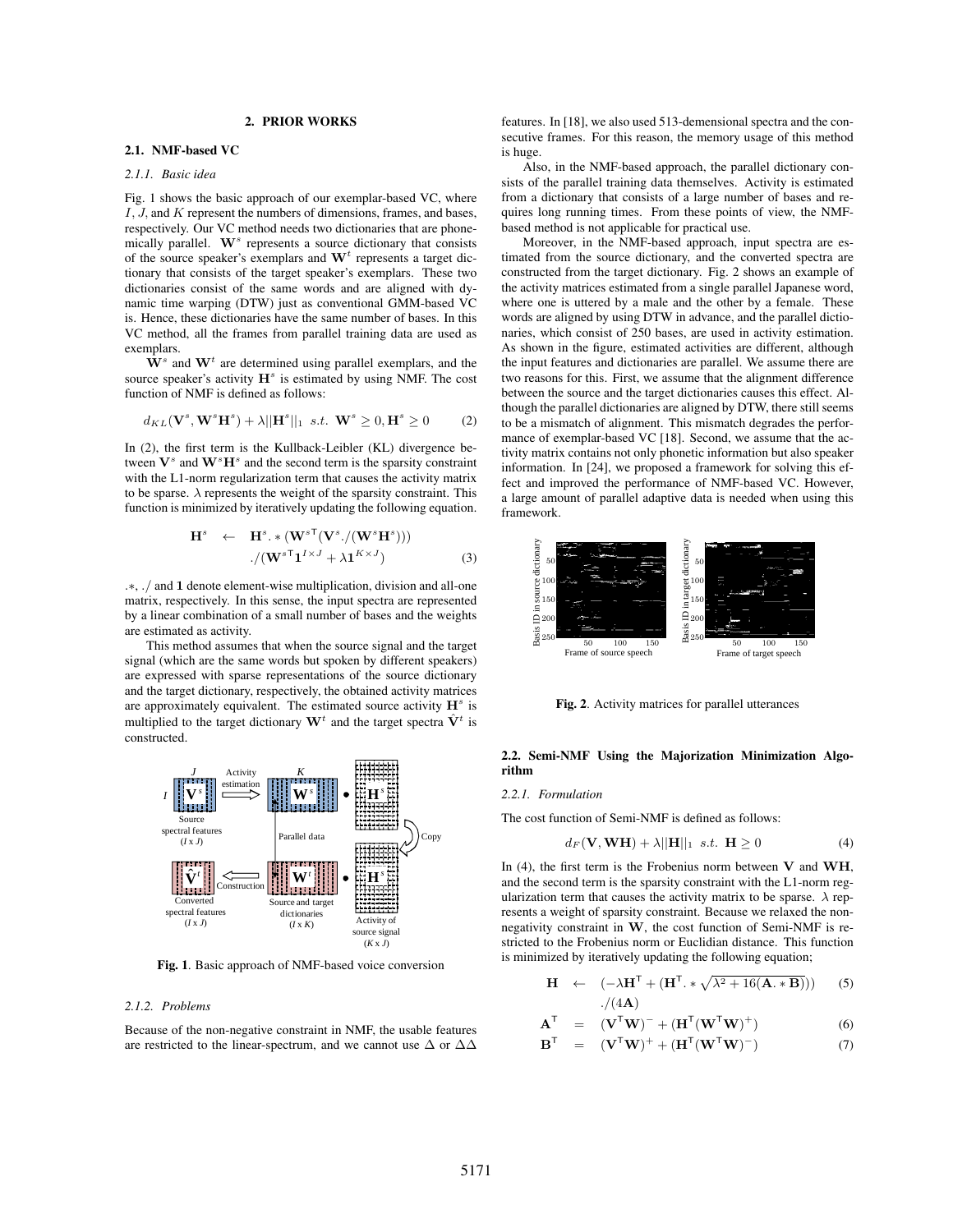where we separate the positive and negative parts of matrix **X** as  $X^+ = (|X| + X)/2, X^- = (|X| - X)/2.$ 

#### *2.2.2. The problem*

Semi-NMF can decompose negative values. Therefore, we can use mel-cepstrum or  $\Delta$  parameters. This function will decrease the memory usage compared to NMF. However, in the updating equation (7), there is a term that includes  $W<sup>T</sup>W$ . If we use a parallel dictionary, which consists of the parallel training data themselves, it requires a huge memory and a large number of computations. Therefore, we need a dictionary learning scheme for a Semi-NMF based VC method. Moreover, this Semi-NMF using the MM algorithm has slow convergence.

## 3. VOICE CONVERSION USING SEMI-NON-NEGATIVE MATRIX FACTORIZATION

#### 3.1. Basic Idea

In order to solve the problems mentioned in the above section, we propose a new VC method using Semi-NMF based on ADMM. First, the source and target dictionaries are estimated by using parallel-constrained Semi-NMF. This parallel-constraint solves the activity gap problem that occurred in the conventional NMF-based VC method. Moreover, estimating a compact dictionary with this scheme can reduce the memory usage and computational times.

Input source spectra are decomposed into a linear combination from the basis from the estimated dictionary by using ADMM-based Semi-NMF. ADMM-based Semi-NMF enables fast convergence and estimation of sparse activity compared to Semi-NMF using the MM algorithm.

### 3.2. Dictionary Learning

In order to construct a compact dictionary, a parallel dictionary between the source and target speakers is estimated by parallelconstrained Semi-NMF using ADMM. The objective function is represented as follows:

min  
\n
$$
d_F(\mathbf{V}^s, \mathbf{W}^s \mathbf{H}^s) + d_F(\mathbf{V}^t, \mathbf{W}^t \mathbf{H}^t)
$$
\n
$$
+ \frac{\epsilon}{2} ||\mathbf{H}^s - \mathbf{H}^t||_F^2 + \lambda ||\mathbf{H}^s||_1 + \lambda ||\mathbf{H}^t||_1
$$
\n*sub to*  
\n
$$
\mathbf{H}^s = \mathbf{H}^s_+, \mathbf{H}^s_+ \ge 0, \mathbf{H}^t = \mathbf{H}^t_+, \mathbf{H}^t_+ \ge 0
$$

where  $V^s$ ,  $V^t$ ,  $W^s$ ,  $W^t$ ,  $H^s$ , and  $H^t$  denote the source exemplars, the target exemplars, the source dictionary, the target dictionary, the source activity, and the target activity, respectively. The source and target exemplars are aligned by DTW so that they have the same number of frames.  $\epsilon$  and  $\lambda$  represent a weight of parallel constraint and a weight of sparsity constraint. The augmented Lagrangian corresponding to (8) is as follows:

$$
L_{\rho}(\mathbf{W}^{s}, \mathbf{H}^{s}, \mathbf{W}^{t}, \mathbf{H}^{t}, \mathbf{H}^{s}_{+}, \mathbf{H}^{t}_{+}) =
$$
  
\n
$$
d_{F}(\mathbf{V}^{s}, \mathbf{W}^{s} \mathbf{H}^{s}) + d_{F}(\mathbf{V}^{t}, \mathbf{W}^{t} \mathbf{H}^{t}) + \frac{\epsilon}{2} ||\mathbf{H}^{s} - \mathbf{H}^{t}||_{F}^{2}
$$
  
\n
$$
+ \lambda ||\mathbf{H}^{s}||_{1} + \langle \alpha_{\mathbf{H}^{s}}, \mathbf{H}^{s} - \mathbf{H}^{s}_{+} \rangle + \frac{\rho}{2} ||\mathbf{H}^{s} - \mathbf{H}^{s}_{+}||_{F}^{2}
$$
  
\n
$$
+ \lambda ||\mathbf{H}^{t}||_{1} + \langle \alpha_{\mathbf{H}^{t}}, \mathbf{H}^{t} - \mathbf{H}^{t}_{+} \rangle + \frac{\rho}{2} ||\mathbf{H}^{t} - \mathbf{H}^{t}_{+}||_{F}^{2} (9)
$$

where  $\rho$  denotes the tuning parameter that controls the convergence rate. The updates alternately optimize (9) with respect to each of the four primal variables, followed by gradient ascent in each of the two dual variables. This is summarized below.

Table 1. Algorithm of Dictionary Learning

Input  $V^s$ ,  $V^t$  $\mathbf{M}^t$  **Initialize**  $\mathbf{W}^s, \mathbf{H}^s, \mathbf{W}^t, \mathbf{H}^t, \mathbf{H}^s_+, \mathbf{H}^t_+, \alpha_{\mathbf{H}^s}, \alpha_{\mathbf{H}^t}$ Repeat  $\mathbf{W}^s \leftarrow (\mathbf{V}^s (\mathbf{H}^{s\mathsf{T}}_s))/(\mathbf{H}^s (\mathbf{H}^{s\mathsf{T}}_s))$  $\mathbf{W}^{t} \leftarrow (\mathbf{V}^{t}(\mathbf{H}^{t^{\mathsf{T}}})) / (\mathbf{H}^{t}(\mathbf{H}^{t^{\mathsf{T}}}))$  $\mathbf{H}^s \leftarrow (2\mathbf{W}^{s\top}\mathbf{W}^s + (\rho + \epsilon)\mathbf{I})$  $\sqrt{(2\mathbf{W}^s)^{\mathsf{T}}\mathbf{W}^s - \alpha_{\mathbf{H}_s} + \rho \mathbf{H}^s_+ + \epsilon \mathbf{H}^t - \lambda)}$  $\mathbf{H}^t \leftarrow (2\mathbf{W}^{t} + \mathbf{W}^t + (\rho + \epsilon)\mathbf{I})$  $\sqrt{(2\mathbf{W}^t\mathbf{W}^t - \alpha_{\mathbf{H}_t} + \rho\mathbf{H}^t + \epsilon\mathbf{H}^s - \lambda)}$  $\mathbf{H}^s_+ \leftarrow \max(\mathbf{H}^s + \frac{1}{\rho} \alpha_{\mathbf{H}^s}, 0)$  $\mathbf{H}^t_+ \leftarrow \max(\mathbf{H}^t + \frac{1}{\rho} \alpha_{\mathbf{H}^t}, 0)$  $\alpha_{\mathbf{H}^s} \leftarrow \alpha_{\mathbf{H}_s} + \rho(\mathbf{H}^s - \mathbf{H}^s_+)$  $\alpha_{\mathbf{H}^t} \leftarrow \alpha_{\mathbf{H}_t} + \rho(\mathbf{H}^t - \mathbf{H}^t_+)$ Until convergence return  $W^s$ ,  $H^s_+$ ,  $W^t$ ,  $H^t_+$ 

### 3.3. Conversion

After a pair of parallel dictionaries,  $\mathbf{W}^s$  and  $\mathbf{W}^t$  is estimated, input source spectra  $V^s$  is converted to  $\hat{V}^t$  by using Semi-NMF based on ADMM. The objective is represented as follows:

$$
\begin{aligned}\n\min & d_F(\mathbf{V}^s, \mathbf{W}^s \mathbf{H}^s) + \lambda ||\mathbf{H}^s||_1 \quad (10) \\
\text{sub to} & \mathbf{H}^s = \mathbf{H}^s_+, \mathbf{H}^s_+ \ge 0.\n\end{aligned}
$$

The augmented Lagrangian corresponding to (10) is as follows:

$$
L_{\rho}(\mathbf{W}^{s}, \mathbf{H}^{s}, \mathbf{H}^{s}_{+}) =
$$
  
\n
$$
d_{F}(\mathbf{V}^{s}, \mathbf{W}^{s} \mathbf{H}^{s}) + \lambda ||\mathbf{H}^{s}||_{1}
$$
  
\n
$$
+ \langle \alpha_{\mathbf{H}^{s}}, \mathbf{H}^{s} - \mathbf{H}^{s}_{+} \rangle + \frac{\rho}{2} ||\mathbf{H}^{s} - \mathbf{H}^{s}_{+}||_{F}^{2}
$$
 (11)

 $W^s$  is determined and  $H^s$  is estimated by using the following algorithm.

| Table 2. Algorithm of Conversion                                             |                                                                                                                                                                                                                                       |
|------------------------------------------------------------------------------|---------------------------------------------------------------------------------------------------------------------------------------------------------------------------------------------------------------------------------------|
| Input V <sup>s</sup> , W <sup>s</sup>                                        |                                                                                                                                                                                                                                       |
| Initialize H <sup>s</sup> , H <sup>s</sup> , \alpha <sub>H<sup>s</sup></sub> |                                                                                                                                                                                                                                       |
| Repeat                                                                       | $Hs \leftarrow (2WsTWs + \rho I)$ $\setminus (2WsTWs - \alpha_{H_s} + \rho Hs + \lambda)$ $Hs \leftarrow \max(Hs + \frac{1}{\rho}\alpha_{Hs, 0)$ $\alpha_{Hs} \leftarrow \alpha_{H_s} + \rho(Hs - Hs)$ $Until convergence return Hs+$ |

By using the estimated activity  $\mathbf{H}^s$  and the target dictionary  $\mathbf{W}^t$ , the converted spectra  $\hat{\mathbf{V}}^t$  is constructed as follows:

$$
\hat{\mathbf{V}}^t = \mathbf{W}^t \mathbf{H}^s \tag{12}
$$

### 4. EXPERIMENTAL RESULTS

#### 4.1. Experimental Conditions

The proposed VC technique was evaluated by comparing it with the conventional NMF-based method [25] and the conventional GMMbased method in a speaker-conversion task using clean speech data. The source speaker and target speaker were one male and one female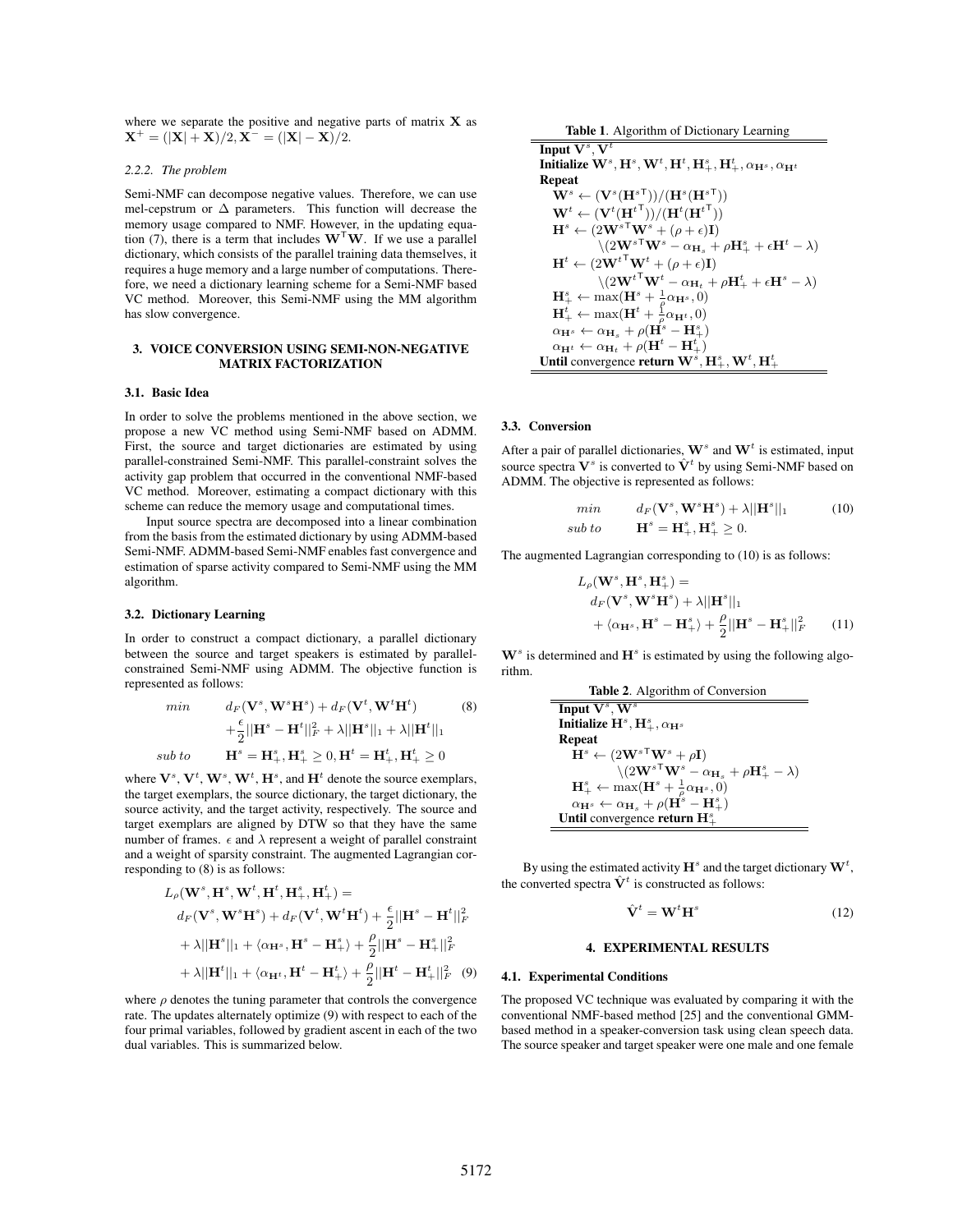speaker, respectively, whose speech is stored in the ATR Japanese speech database [26]. The sampling rate was 12 kHz. Two-hundred sixteen words were used for training and 50 sentences were used for testing. In our proposed method,  $\rho$ ,  $\epsilon$ ,  $\lambda$  are set to be 1, 1, 0.1, respectively. The maximum number of iterations of Semi-NMF is set to 50 for dictionary learning and 300 for conversion. Those parameters are chosen experimentally.

In the proposed and conventional GMM-based methods, melcepstrum +  $\Delta$  is used as a spectral feature. Its number of dimensions is 48. In the NMF-based method, the dimension number of the spectral feature is 1,539. It consists of a 513-dimensional STRAIGHT spectrum [27] and its consecutive frames (the frame coming before and the frame coming after). The number of Gaussian mixtures in the GMM-based method was set to 128, which is experimentally selected.

In this paper, F0 information is converted using a conventional linear regression based on the mean and standard deviation [16]. The other information, such as aperiodic components, is synthesized without any conversion.

# 4.2. Results and Discussion

First, we tested the convergence speed between the proposed Semi-NMF method using ADMM and the Semi-NMF method using MM. The number of bases in the dictionary was set to 1,000. The convergence of the different algorithms is show in Fig. 3, where the *x*-axis shows the iteration and *y*-axis shows the convergence on a logarithmic scale. This figure shows that ADMM can produce faster convergence than MM when  $\rho$  is small.



Fig. 3. Objective value as a function of iteration

Objective tests were carried out using the Normalized Spectrum Distortion (NSD) [28].

$$
NSD = \sqrt{||\mathbf{X}^t - \hat{\mathbf{X}}^t||^2/||\mathbf{X}^t - \mathbf{X}^s||^2},
$$
\n(13)

where  $X^s$ ,  $X^t$ , and  $\hat{X}^t$  denote the source, target, and converted spectrum, respectively. Table 3 shows the NSD and computational times for each method. In our proposed method, 1,000 or 5,000 bases are estimated. The distortion between our proposed method using 1,000 bases and 5,000 bases is not significant. Our proposed method is slightly worse than the NMF-based method, but the proposed method can reduce the computational times. The distortion between the proposed method and GMM-based method is not significant.

For the subjective evaluation, a total of 15 Japanese speakers took part in the test using headphones. We compared our proposed

Table 3. NSD and computational times of each method

|                    | <b>NSD</b> | times [s] |
|--------------------|------------|-----------|
| <b>GMM</b>         | 1.66       |           |
| <b>NMF</b>         | 1.54       | 916       |
| Proposed(1,000)    | 1.69       | 12        |
| Proposed $(5,000)$ | 1.70       | 310       |

method (Proposed(1,000) in Table 3), an NMF-based VC method, and a GMM-based VC method. The left side of Fig. 4 shows the results of a MOS test on speech quality. The opinion score was set to a 5-point scale (5: excellent, 4: good, 3: fair, 2: poor, 1: bad). The difference between Semi-NMF and GMM, and NMF and GMM is marginally significant in the *p*-value test.

The right side of Fig. 4 shows the results of a DMOS test on similarity to the target speaker. The opinion score was set to a 5 point scale (5: very similar, 4: similar, 3: fair, 2: different, 1: very different). These differences are not significant.

Based on from these evaluations, the conversion quality of our proposed VC method was almost the same as the conventional NMFbased VC method, and we were able to effectively reduce the computational times and memory usage compared to the NMF-based VC method.



Fig. 4. MOS test on speech quality (left) and similarity (right)

# 5. CONCLUSIONS

This paper proposed a Semi-NMF-based VC method using ADMM. In order to reduce the computational times and memory usage, in the NMF-based VC method, NMF is replaced with Semi-NMF so that we can use compact spectral features. The convergence of conventional Semi-NMF using the MM algorithm is slow, and we proposed Semi-NMF using ADMM, which enables faster convergence and estimation of sparse activity. Also, we proposed a dictionary-learning scheme to estimate parallel compact dictionaries. We assume our method can easily adapt to hyperspectral imaging [2] or topic modeling [3].

Some problems still remain with our method. The proposed method requires longer running time than the GMM-based method. Wu *et al.* proposed a method for NMF-based VC to reduces the computational cost [10]. In future work, we will combine these methods and investigate the optimal number of bases for better performance.

In [29], we proposed a phoneme-categorized dictionary that enhances the performance of exemplar-based VC. We assume our proposed method can achieve better performance by combining it with this method. Also, we will apply our method to noisy environments and an assistive technology for people with articulation disorders.